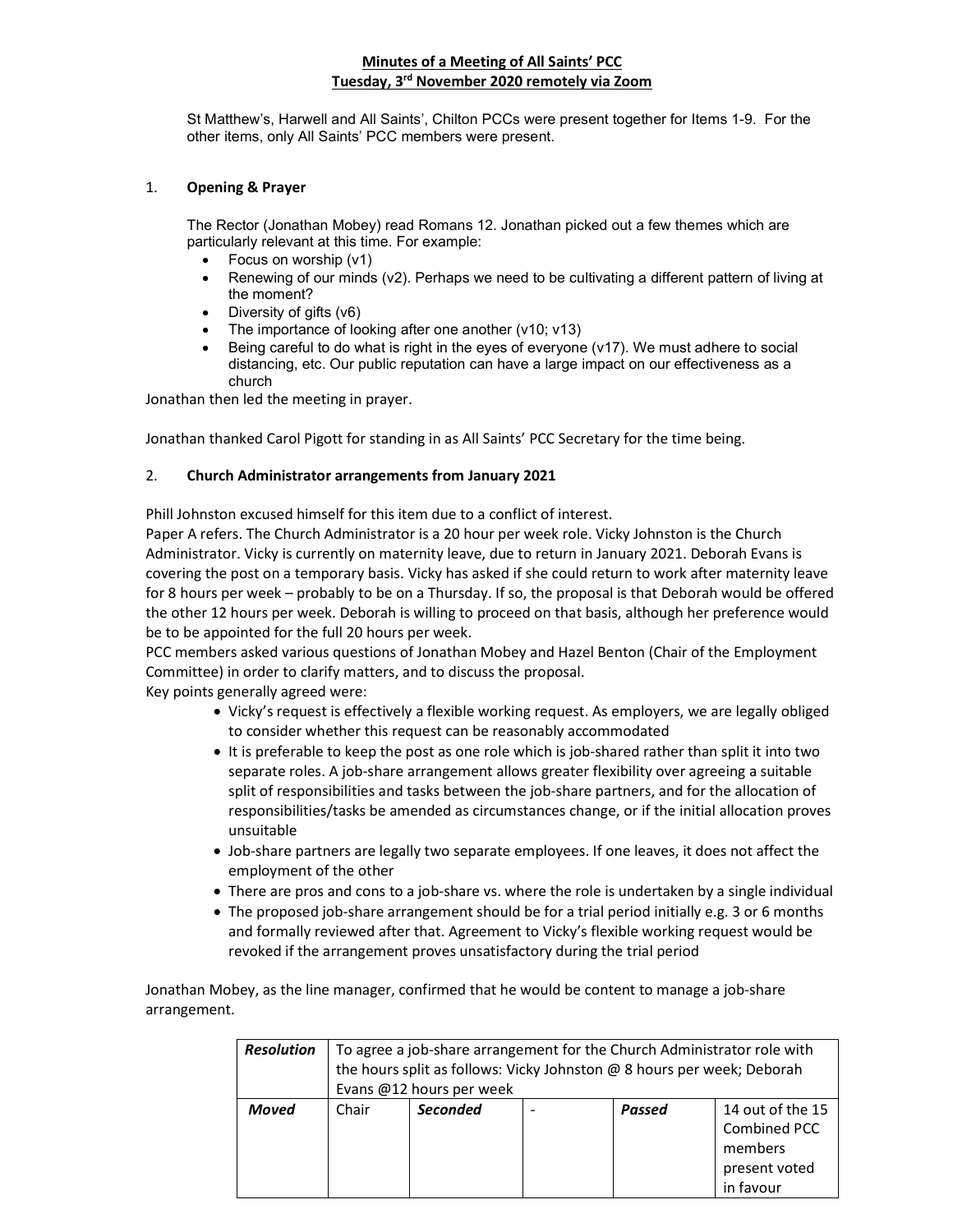## 3. Staff pay review

Phill Johnston excused himself for this item due to a conflict of interest.

Hazel Benton reminded PCC members that we need to consider annually if we can increase staff salaries in line with the 12 month rolling average CPI rate published in December. From the monthly CPI rates published so far in 2020, this is likely to be in the range 0.5%-1.5%.

There was a detailed discussion about affordability, the absolute sums of money involved, and the impact on staff morale.

| <b>Resolution</b> |       | To agree to increase staff salaries from January 2021 either by the 12<br>month average CPI rate published in December 2020, or by 0.5%,<br>whichever is the higher |   |        |             |
|-------------------|-------|---------------------------------------------------------------------------------------------------------------------------------------------------------------------|---|--------|-------------|
| Moved             | Chair | <b>Seconded</b>                                                                                                                                                     | - | Passed | Unanimously |

## 4. PCC and Annual Meeting dates for 2021

Phill Johnston re-joined the meeting. Paper B refers.

The following aspects of the proposed schedule were discussed:

- Why does it say "no meeting in April" if the Annual Meetings are in April? Jane Woolley clarified that this meant no PCC meeting in April
- Could the annual meetings be put back to May so that elections don't occur again so soon? Jonathan Mobey pointed out that the Annual Meetings are really to reflect on the previous calendar year, so it is best to hold them earlier rather than later in the year
- Could meetings of the individual PCCs be held in the relevant parish, if they take place face to face, to avoid unnecessary travel? The general opinion was that it was preferable for both PCCs to meet in the same location. This facilitates discussion of joint items, and allows Jonathan Mobey to attend part of each meeting. Connecting two groups in separate locations electronically is not straightforward. A home group attempted this recently via Zoom, with some of the group meeting together in the church and the rest joining in from home. It didn't work very well from a technical point of view
- The proposed schedule is provisional because the Bishop has to decree what mechanisms are acceptable for holding PCC meetings and the Annual Meetings in 2021.

|       | <b>Resolution</b> To agree the proposed schedule of meetings for 2021 as set out in Paper B |          |  |        |             |
|-------|---------------------------------------------------------------------------------------------|----------|--|--------|-------------|
| Moved | Chair                                                                                       | Seconded |  | Passed | Unanimously |

## 5. Christian youth work in greater Didcot area – update

Jonathan Mobey relayed that he had submitted at the end of September the application for a grant from the Diocesan Development Fund to support an independent trust for Christian youth work in the greater Didcot area, in partnership with the following churches in Didcot: Ridgeway Church, Didcot Baptist Church, Great Western Park Church. The application was for £200,000 over 5 years.

Jonathan Mobey reported that the assessment panel is considering the application this week. Jonathan said that he had been asked to provide some supplementary information in advance of this, and he had submitted that yesterday.

## 6. Fundraising activity – update

Jonathan Mobey reported the following communication activity recently or imminently on the subject of giving generously:

- Rector's emails to those on the church email list
- Distribution of eight daily Generosity Podcasts
- Reference in sermons and services during October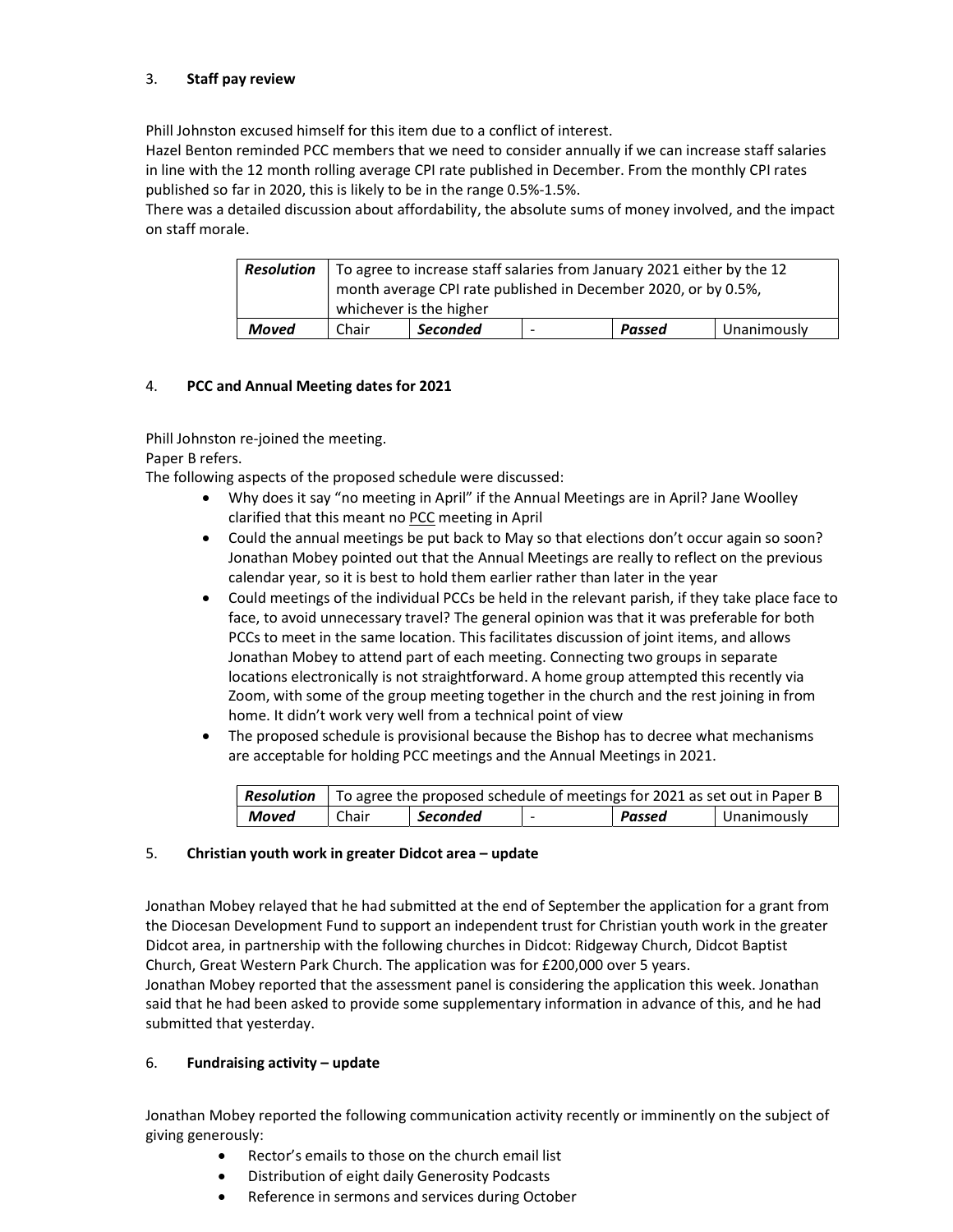## A Gift Day

A PCC member asked whether it would be possible to add World Mission to the list of areas people are prompted to think about giving to. Jonathan Mobey explained that this would be difficult at this stage, but would be possible in future years. Jonathan said that donors can specify other areas that they wish to give to, not just the ones on the list provided.

## 7. Arrangements for forthcoming 'special' services – Remembrance & Christmas Remembrance Sunday

Jonathan Mobey explained that the plan for Remembrance Sunday was:

- A ceremony in All Saints' churchyard in Chilton
- A ceremony in Harwell Cemetery at the war graves, which will be livestreamed

Jonathan Mobey explained that the imposition of a second lockdown from 5 November had led to some confusion over what will now be allowed, and we are waiting more guidance from the Diocese. However, Jonathan said that he was hopeful that the current plan would still be permissible.

# Christmas

Jonathan Mobey reported that there is a planning meeting about Christmas arrangements tomorrow evening, and anyone interested is welcome to join this meeting. That meeting will discuss various options.

# 8. Actions from previous meeting

Action: Jonathan Mobey to liaise with the Church Administrator to organise:

- A Ridgeway Broadsheet in October/November Status: DONE
- A Christmas card in December to clarify Christmas services arrangements Status: Held over - until options discussed and there is more clarity about what will be happening

Action: Jane Woolley to contact Oxford Women's Refuge to ask if they can accept donated toys this year Status: DONE (the answer is yes please)

Action: Jonathan Mobey to include mention in the next Ridgeway Broadsheet that a written copy of sermons can be downloaded from the church website, and that anyone who cannot access the website should contact the Church Office for either a paper copy or a copy on a DVD Status: DONE

A PCC member asked whether the Harvest donations for Didcot Foodbank had been taken to the Foodbank. The answer was that they had, but only just today. This was because the Foodbank had asked us to hold on to the items until they had dealt with a plethora of other Harvest donations.

# 9. Activities during lockdown

Jonathan Mobey gave a brief overview of an electronic document listing which church activities are permitted in which circumstances. This is in the form of a table where the rows are various church activities and the columns are different Covid-19 societal restrictions. Currently the column options are Tier 1, Tier 2, Tier 3 and the second national lockdown. We are currently a Tier 1 area but the second national lockdown starts on 5 November. The document is here.

Jonathan Mobey invited questions from PCC members about what is allowed under what circumstances. The following questions were raised and the answers concluded via discussion:

Q. Churches are permitted to be open for private prayer under the second national lockdown. Will we be opening our churches?

A. Yes, provided we can arrange safe operating and cleaning. This is a matter for local discussion with churchwardens. However, the default assumption is that we open church buildings daily and generally from 10am to dusk.

Q. The document says that Fledgelings for new parents will not operate during the second national lockdown. However, support groups for up to 15 people are permitted under government regulations, with new parents a specifically cited group in need of support. What is stopping us from running this group during lockdown? New parents are a group that is reportedly suffering greatly from mental health issues as a result of social isolation and lack of support during lockdown.

A. We need to be mindful of whether running a support group for new parents during lockdown would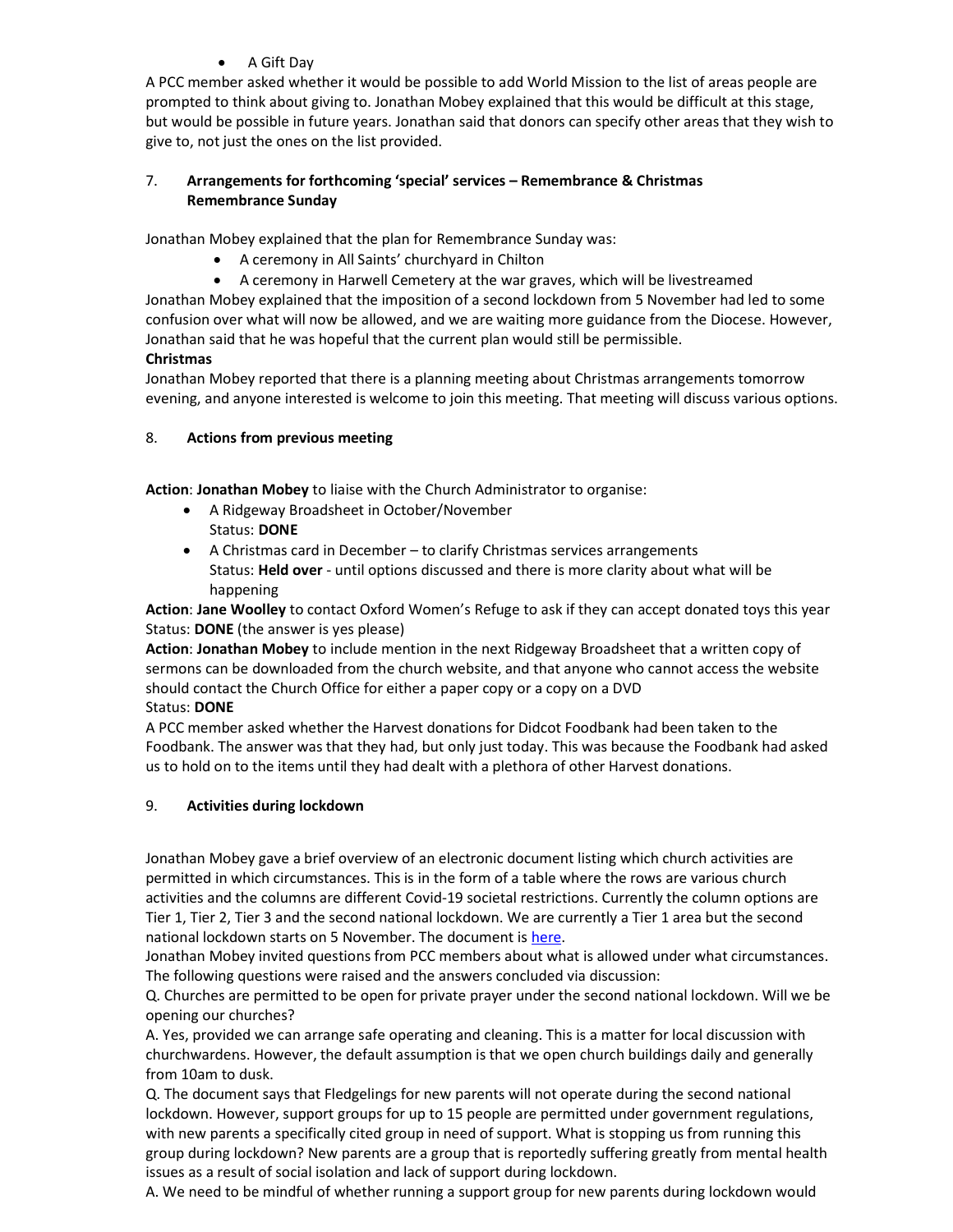appear incongruous to our communities. We have to weigh up the increased risk of transmitting Covid-19 if we do run Fledgelings against the increased risk to the mental health of new parents if we do not, plus the potential reputational risk to our churches in either scenario. The risks are difficult to quantify. Ethically, it is not a cut and dried decision. Furthermore, the Diocese will probably advise against it. Having said that, ultimately it is in our power to decide, and there are Biblical arguments for acting courageously. The Diocese advised against running an in-person Holiday Club but we did go ahead with that. The insurance requirements are to adhere to government guidance and to work to a thorough risk assessment.

Action: Jonathan Mobey to re-visit with the Children & Families workers the idea of continuing to run Fledgelings as a support group for new parents during lockdown. Jonathan to relay to the C&FWs that the PCCs would support their doing so, if they opted for that. Jonathan to emphasise that the C&FWs must not feel under any pressure to run Fledgelings during lockdown i.e. the final decision is theirs.

Minutes 1 to 9 had been covered while the PCCs of All Saints' and St Matthew's had been together. At 9.25 pm, the PCCs separated into breakout rooms, and the individual meetings followed.

PCC were in agreement that Carol Pigott be co-opted as secretary, until Chris Pollard was able to resume.

## Present:

Hazel Benton (Vice Chair), Yvonne Sanderson (Churchwarden), Judith Russell (Churchwarden), Phil Corbishley, Alex Reich, Rev Pam Rolls, Pat Moseley, John Pigott, Rev Jonathan Mobey, Carol Pigott (Acting secretary)

Yvonne asked if photos were needed of new members of PCC, for the noticeboard. It was agreed that she would ask Lin Kerr to take these, if agreeable. Action: YKS and the set of the set of the set of the set of the set of the set of the set of the set of the set of the set of the set of the set of the set of the set of the

10. Apologies for absence had been received from Rev Jan Radford, and Stuart Gibson.

## 11. Minutes of last meeting.

These were not available for approval. The Rector was asked to track these down and circulate via email for approval. The previous 3 sets of minutes also needed approval. The previous 3 sets of minutes also needed approval.

## 12. Standing Committee had not met.

## 13. Matters Arising, not covered elsewhere.

West Wall. A resolution needed to be minuted for a faculty application.

## The Resolution:

"All Saints' Chilton PCC supports the proposal by the owners of West House to demolish the damaged portion of the wall and section of rotten fence and replace it with a post and rail fence."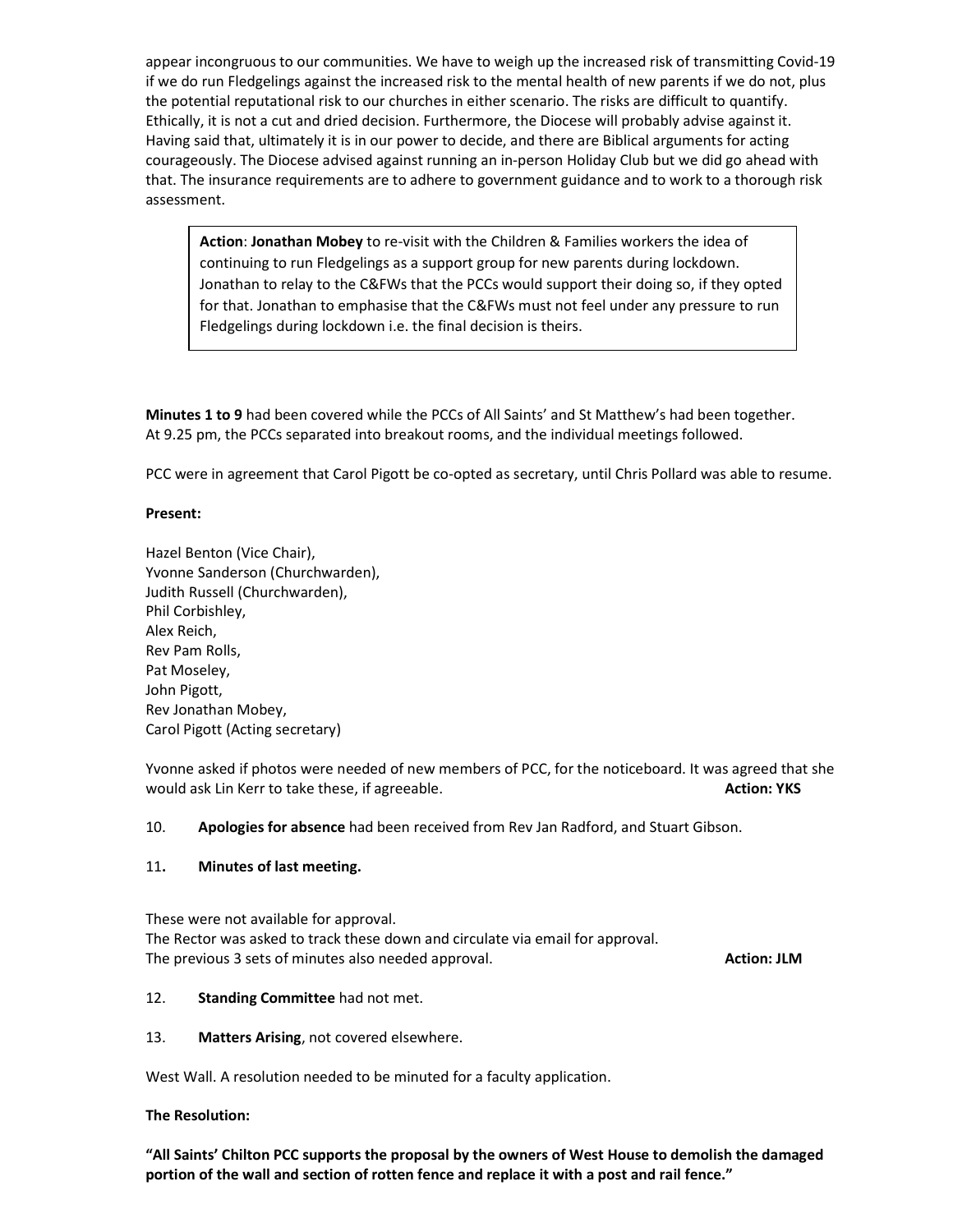#### was passed unanimously.

## 14. Appointment of PCC Officers.

| Chair Rector:            | Rev Jonathan Mobey   |
|--------------------------|----------------------|
| Vice-chair:              | Hazel Benton         |
| Treasurer:               | <b>Stuart Gibson</b> |
| <b>Acting Secretary:</b> | Carol Pigott         |

The above were elected unanimously.

## 15. Appointment of Subcommittees.

| Standing Committee: Clergy |               |
|----------------------------|---------------|
|                            | Churchwardens |
|                            | Treasurer     |
|                            | Vice Chair    |
|                            | Secretary     |
|                            |               |

(n.b. The decision had been taken some years previously, that the Standing committee would consist of these officers)

## 16. Appointment of role-holders.

It was agreed that it is useful to know who has volunteered to undertake the various tasks needed to be carried out for the smooth running of church. The secretary would produce a list, and circulate it, for approval at a subsequent meeting. Action: CMP approval at a subsequent meeting.

## 17. Annual Appointment of Sidespeople.

The following were agreed unanimously

| John Berry           | Phil Corbishley | Naomi Gibson     | Steve Hale           |
|----------------------|-----------------|------------------|----------------------|
| <b>Andrew Hayes</b>  | Dave Kerr       | Hazel Benton     | Liz Morris           |
| Pat Moseley          | Carol Pigott    | John Pigott      | <b>Chris Pollard</b> |
| Alex Reich           | Judith Russell  | Jeremy Sanderson | Yvonne Sanderson     |
| <b>Audrey Slater</b> |                 |                  |                      |

## 18. Finance.

The Finance report, and Revenue Account, for October had been circulated by the treasurer, and were discussed.

It was agreed unanimously that, if funds were short by the end of the year to cover the Children and Families Workers, these funds should be covered by the Chilton Hall Fund.

## 19. World Giving Budget for 2020.

All Saints' proposed portion of the WGB totalled £4,600, being

£200 Sharlands

- £1,000 Tubakus (in Albania)
- £300 Christine Perkins
- £100 CPAS
- £500 John Abu Bakker

£500 5 missions/charities; being Arocha, Church Solidarity Worldwide, Leprosy Mission, Mission Aviation Fellowship, and Scripture Union.

After discussion, PCC agreed to remove Christine Perkins from All Saints' portion, now that she is retired, and reduce John Abu Bakker's to £300, bringing the total down to £4,100.

It was agreed that all should be paid, if at all possible. If not, then the CFW costs should be funded by the Church Hall fund, to facilitate this.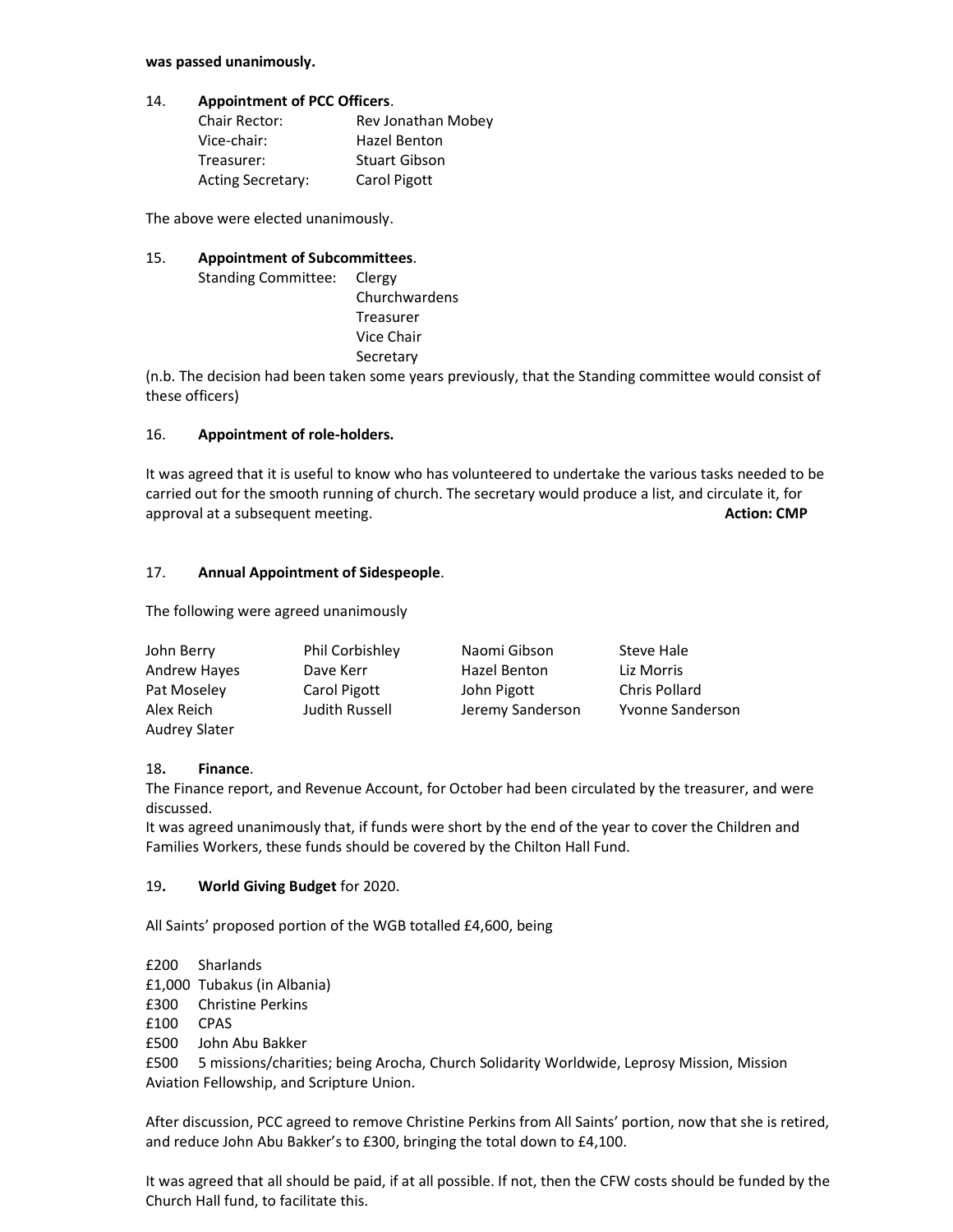If giving did have to be reduced, this should be done proportionately, not by cutting out individual recipients.

Yvonne would ensure the treasurer was informed of these decisions. Action: YKS

At this point, Hazel informed PCC that she had approached the Garden Centre again this year, and they would provide a Christmas tree for the tower.

If Covid restrictions continue into December, there might be a problem erecting it on the tower. Solutions needed to be found, if this were the case, such as;

- A family might be able to work together in close proximity to erect it, or
- It could be erected near the lychgate.

Hazel would liaise with Alex on this. Action: HB/AR Action: HB/AR

The Rector left the meeting at this point, to re-join St Matthew's PCC.

## 20. The draft budget for 2021 was held over.

## 21. Fabric.

As ever, Andrew Hayes had sent comprehensive papers covering the work maintaining the church and churchyard.

#### Main door lock

Hazel asked if there was anyone with metal-working skills known, who might be capable of fixing the lock malfunction.

Frank Cook and Sam Buckley were mentioned. It was possible that Andrew had approached them, but John would check. **Action: JEP** and the set of the set of the set of the set of the set of the set of the set of the set of the set of the set of the set of the set of the set of the set of the set of the set of the set of

## West House Wall

Judith was thanked for agreeing to apply for the faculty on work to be completed on the broken wall and fence at the boundary of West House, on behalf of the owner.

Recommendations were requested for a local builder, who could be called upon to do those jobs which could not be done by the "heavy gang".

PCC wished to record their thanks to Andrew, and the Fabric Committee he headed up, for all their consistent good work in maintaining our beautiful church.

Pat asked if there might be younger villagers, not necessarily churchgoers, who would be interested in maintaining the church. "Friends of Churches" can be good supporters in these days, but there could also be drawbacks, if they tended towards the history, rather than the future, of churches. "Heavy gang" days would be a good time to involve parishioners, Pam suggested, and Pat was asked to put something in the chronicle about this. Action PJM and the chronicle about this chronicle about this chronicle about this chronicle about the chronicle about the chronicle about the chronicle about the chronicle about the chronicle about th

Judith pointed out that the churchyard working party, planned for this weekend, could no longer go ahead, because of lockdown.

However, she would be present to check the rules were not being broken, in case some volunteers were unaware, and turned up anyway.

Phil pointed out that, to encourage younger people into church, or to assist in any way, their whole families need to be welcomed. Recently, St Matthew's congregation had been considerably younger, because it had been the young families attending the Pebbles/Families services there. Sadly, he himself had encountered an adverse comment in All Saints' church some time previously, which would have deterred a non-committed parent from attending church in future.